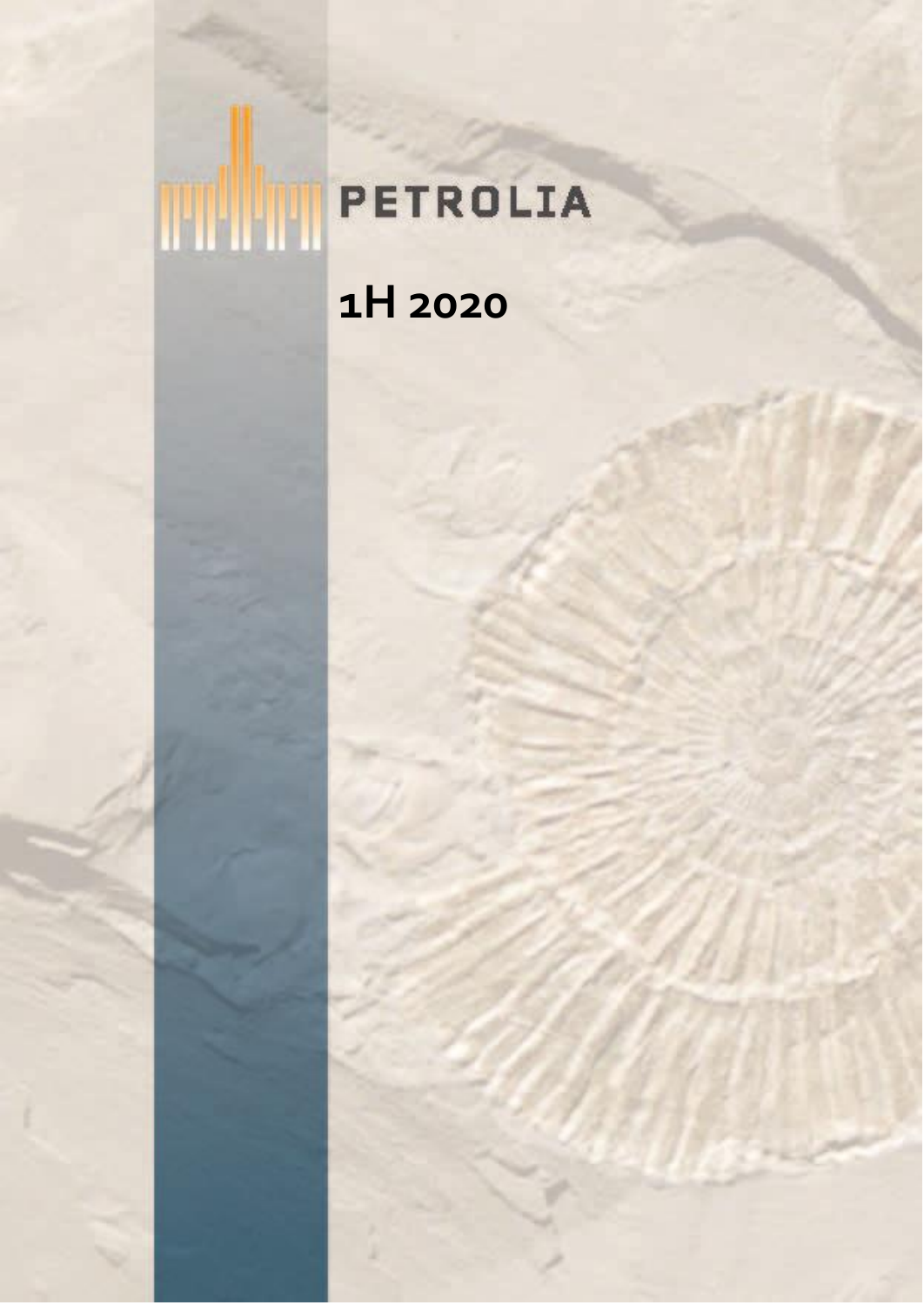## **PETROLIA SE ('the Company') half-year financial report to 30 June 2020:**

## **Financial results**

- Revenue was USD 22.3 million in H1 2020 compared to USD 30.4 million in H1 2019.
- Total comprehensive loss of USD 2.1 million in H1 2020, including a currency loss of USD 2.9 million, compared to a total comprehensive income of USD 2.8 million in H1 2019.
- EBITDA of USD 5.7 million in H1 2020 compared to USD 7.9 million in H1 2019.
- Losses from associated companies was USD 0.7 million in H1 2020 compared to a loss of USD 0.7 million in H1 2019.
- Shareholders' equity as at 30 June 2020 was USD 0.67 per share. Share price was NOK 3.00, or USD 0.31 at an exchange rate of NOK/USD of 0.1026.
- Loss was USD 0.05 per share in H1 2020 compared to earnings of USD 0.03 per share in H1 2019.
- Covid-19 pandemic resulted in a sharp drop in the oil price and reduced activity
- High focus on cost control continues
- Significant oil discovery at the Dugong well (PL882) by the Company's associated company Petrolia NOCO AS, refer to events after balance sheet date.

## **Key figures**

| All figures in USD (million)                    | H <sub>1</sub> 2020 | H <sub>1</sub> 2019 |
|-------------------------------------------------|---------------------|---------------------|
| Operating revenues                              | 22.3                | 30.4                |
| <b>EBITDA</b>                                   | 5.7                 | 7.9 <sub>1</sub>    |
| Total comprehensive (loss) /income for the year | $-2.1$              | 2.8                 |
| (Loss)/Earnings per share in USD                | $-0.05$             | 0.03                |
| Total equity per share in USD                   | 0.67                | 0.75                |

## **Financial information**

#### Profit and loss for the first half year of 2020 compared to the first half year of 2019

Total revenue was USD 22.3 million compared to USD 30.4 million in 2019. Operating expenses were USD 15.6 million compared to USD 22.7 million in 2019. EBITDA was USD 5.7 million compared to USD 7.9 million in 2019.

Depreciation was USD 4.1 million in 2020 compared to USD 4.3 million in 2019. Operating profit was USD 1.6 million compared to USD 3.6 million in 2019. Result from associated company was a loss of USD 0.7 million compared to a loss of USD 0.7 in 2019. Net financial cost was USD 3.2 million compared to USD 0.1 million in 2019.

The net loss after tax was USD 2.9 million compared to a profit of USD 2.2 million in 2019. Total comprehensive loss was USD 2.1 million compared to a profit of USD 2.8 million in 2019.

#### Cash flow for the first half year of 2020 compared to the first half year of 2019

Cash flow from operations was USD 6.5 million in the first six months of 2020, compared to USD 4.5 million in 2019. Cash outflow from investments in 2020 was USD 1.2 million compared to a cash outflow of USD 6.1 million in 2019. Cash outflow from financing activities in 2020 was USD 1.2 million compared to a cash outflow of USD 0.9 million in 2019.

Free cash as at 30 June 2020 was USD 11.5 million compared to USD 7.1 million as at 30 June 2019.

## Statement of financial position

As at 30 June 2020, total assets amounted to USD 67.5 million. Investment in OilService equipment had a book value of USD 13.6 million, investment in listed shares had a book value of USD 0.1 million and total cash was USD 11.7 million.

As at 30 June 2020, net interest-bearing bond loans amounted to USD 4.6 million. The Group holds Borrower's Bonds (bonds owned by the borrower) of USD 14.9 million (total bond loan is USD 19.5 million). In addition, there are leasing liabilities for OilService equipment and offices of USD 9.2 million.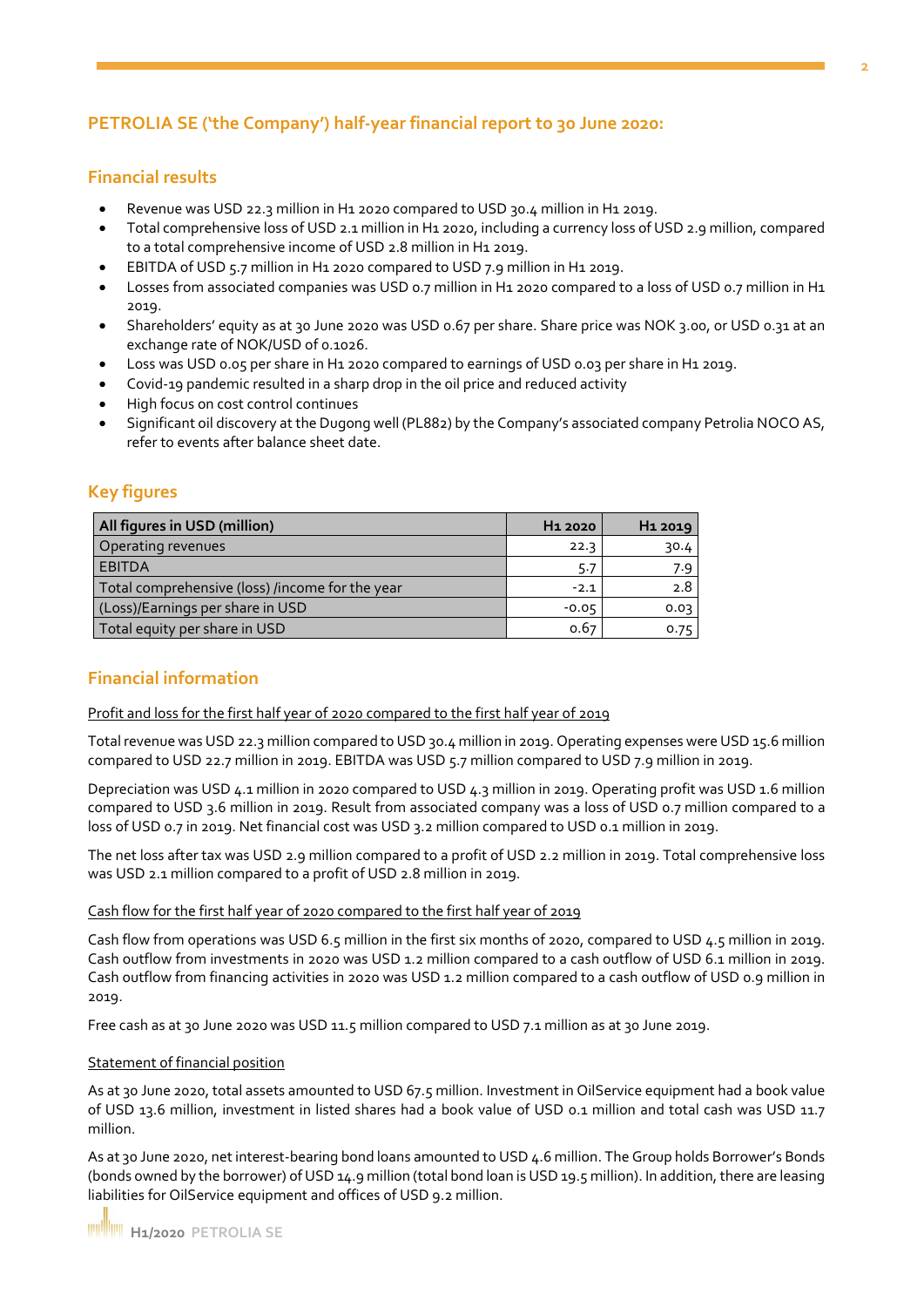Total equity was USD 39.3 million as at 30 June 2020, including a minority interest of USD 2.1 million. Book value of equity per share was USD 0.67 as at 30 June 2020, including minority interests of USD 0.04 per share.

#### Share information

As at 30 June 2020, the total number of shares outstanding in Petrolia SE was 59,133,786, (2019: 59,133,786), each with a par value of USD 0.10 (2019: USD 0.10). The Company has no outstanding or authorised stock options, warrants or convertible debt. As at 30 June 2020, the Company held no treasury shares.

## **Operational development, market and outlook**

#### **E&P division**

Within the E&P division, the 49.9% owned associated company Petrolia NOCO AS ('Petrolia NOCO') is actively developing its licence portfolio. It has established a cost efficient, robust and scalable business model. Petrolia NOCO will actively pursue farm-in and farm-out opportunities and participate in upcoming APA rounds. The company has a 0.825% working interest in the Flyndre unit and a 4.35% working interest in the Enoch unit and a small volume of production. The company now has a total of nine licences, one of which as operator. The company recently reported its first commercial oil discovery, refer to note 6.

#### **OilService division**

Since the oil price collapsed in March this year due to Covid-19 and subsequent drop in demand for oil, most oil companies have cut down on their activity and spending. This has adversely impacted the division in many of the locations of operation. As the anticipated downturn is expected to last for some time, cost cutting initiatives where rapidly implemented. It takes some time before the full effect of the cost cuttings will be seen. At the same time, there is a very high focus on business development and some regions have managed to increase their market share, this has largely offset the reduced activity among our clients in these areas.

Overall, the Board expects a decrease in revenues for the division during the second half of 2020 as activity is expected to remain weak in most regions. The Board considers that the oil industry will be volatile in the foreseeable future due to fluctuations in oil prices caused by oversupply of oil, reduced economic growth and the ongoing pandemic. The market is expected to be very competitive and margins are and will be under pressure.

The division has two land drilling rigs in Iraq, one rig is owned by a Turkish company. Only the latter had utilisation during first quarter of 2020. Some utilisation for both rigs is expected in the second half but this is very dependent on local Covid-19 constraints. The rigs have operated excellently with very little downtime, generating a high degree of customer satisfaction. The two rigs are offered and operated in conjunction with other services provided by the division, giving increased revenues for the division.

The Company is reviewing ways of reducing emissions of  $CO<sub>2</sub>$  in the oil industry and has started an associated company named CO<sub>2</sub> Management AS.

#### **Related party transactions**

There have been no significant related party transactions.

#### **About the Company**

E&P division:

#### Petrolia NOCO AS (Associate Company):

Petrolia NOCO seeks to maximise field potential through innovative exploration in mature areas of the Norwegian Continental Shelf ('NCS'), leveraging on the extensive industry experience of its management team and a new young and dynamic technical team. Since the end of the reporting period, the company has announced its first commercial oil discovery, refer to note 6.

Petrolia NOCO currently holds 9 licences on the NCS including one operatorship. Petrolia SE directly and indirectly holds 49.9% of the share capital of Petrolia NOCO and is the main shareholder. The shares are registered in the Norwegian Central Securities Depository ("Verdipapirsentralen", VPS) with ISIN: NO0010844301. The shares are registered with ticker "PNO" on the NOTC (www.notc.no), a market place for unlisted shares.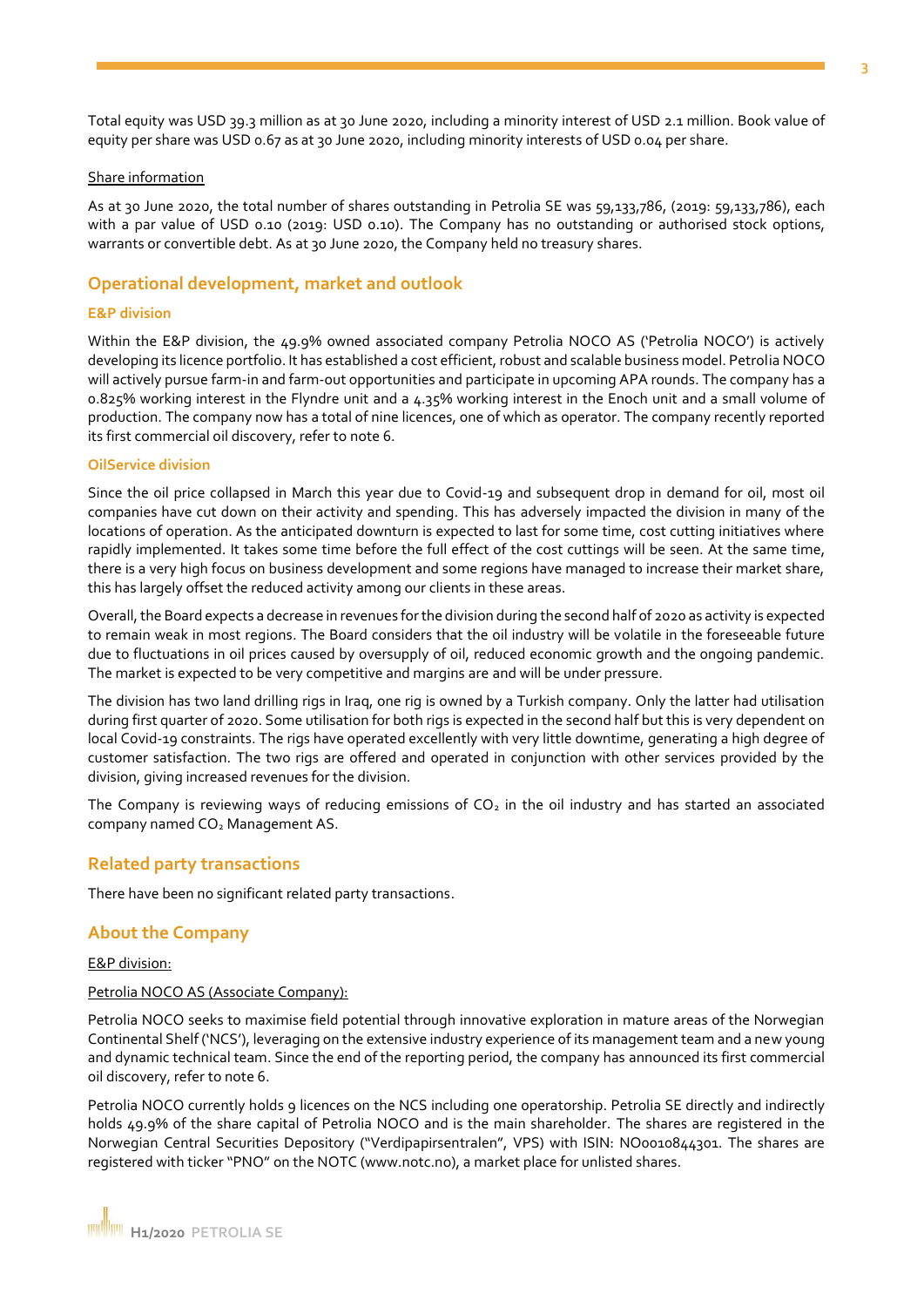OilService division: The Company´s involvement in oilfield services began with the acquisition of Independent Oil Tools AS in 2007. Total investment in equipment has subsequently exceeded USD 310 million. The present book value of the equipment is USD 13.6 million. The investments were largely financed by Petrolia SE. In addition, financial leases of more than USD 40 million were obtained. The division has developed into a well-respected, international equipment rental and oil service group with global presence. This division owns two land rigs, drill pipes, test strings & tubing, handling and auxiliary tools and pressure control equipment for onshore and offshore activities. In addition, the division provides associated services such as tubular running services, fishing services, land drilling and work-over services.

The OilService division benefits from an excellent track record of availability, technical compliance, experience and performance. It has a well-established, large, international client base, including a portfolio of contracts in place with numerous major oil service companies, oil companies and drilling contractors.

## **Key risks and uncertainty**

The activities and assets of the Group are primarily in USD and the loan to Petrolia NOCO AS (reported as 'other financial fixed asset') is in NOK. There is therefore a currency risk regarding the USD/NOK exchange rate.

The Group is subject to income taxes in numerous jurisdictions. Significant judgment is required in determining the worldwide provision for income taxes. There are many transactions and calculations for which the ultimate tax determination is uncertain. The Group recognises liabilities for anticipated tax audit issues based on estimates of whether additional taxes will be due. Where the final tax outcome of these matters is different from the amounts that were initially recorded, such differences will have an impact on the current and deferred income tax assets and liabilities in the period in which such determination is made.

## **Going Concern**

The Board closely monitors the cash position of the group and the cash flow forecasts. It remains confident in the Group's ability to maintain sufficient financial resources to enable it to continue as a going-concern for the foreseeable future.

## **Events after the balance sheet date**

The 49.9% owned associated company, Petrolia NOCO AS, reported on the 4th of August 2020 a commercial discovery of oil at the Dugong well in the Norwegian sector of the North Sea, the largest discovery in Norway so far this year. The volumes are estimated to be in the range of  $6.3 - 19.0$  million standard cubic meters (MSm3) of recoverable oil equivalent, or 40 – 120 million barrels of oil equivalent. In addition, the Dugong discovery has identified another prospect estimated by the Operator at 5.2 million standard cubic meters (MSm3) of recoverable oil equivalent, or 33 million barrels of oil equivalent.

The forward appraisal and commercialisation strategy for the Dugong discovery will be based upon a full evaluation of the information collected at both the main bore and side-track well. Dugong is located nearby existing production facilities.

The discovery enhances the prospectivity of the entire PL 882 license, where the Company owns 20%, in particular the adjacent Dugong Tail prospect where there is considerable resource upside. Additional prospects and leads have also been identified by the PL882 partnership. Petrolia NOCO also holds 30% shares in two adjacent licenses (PL992 and PL994).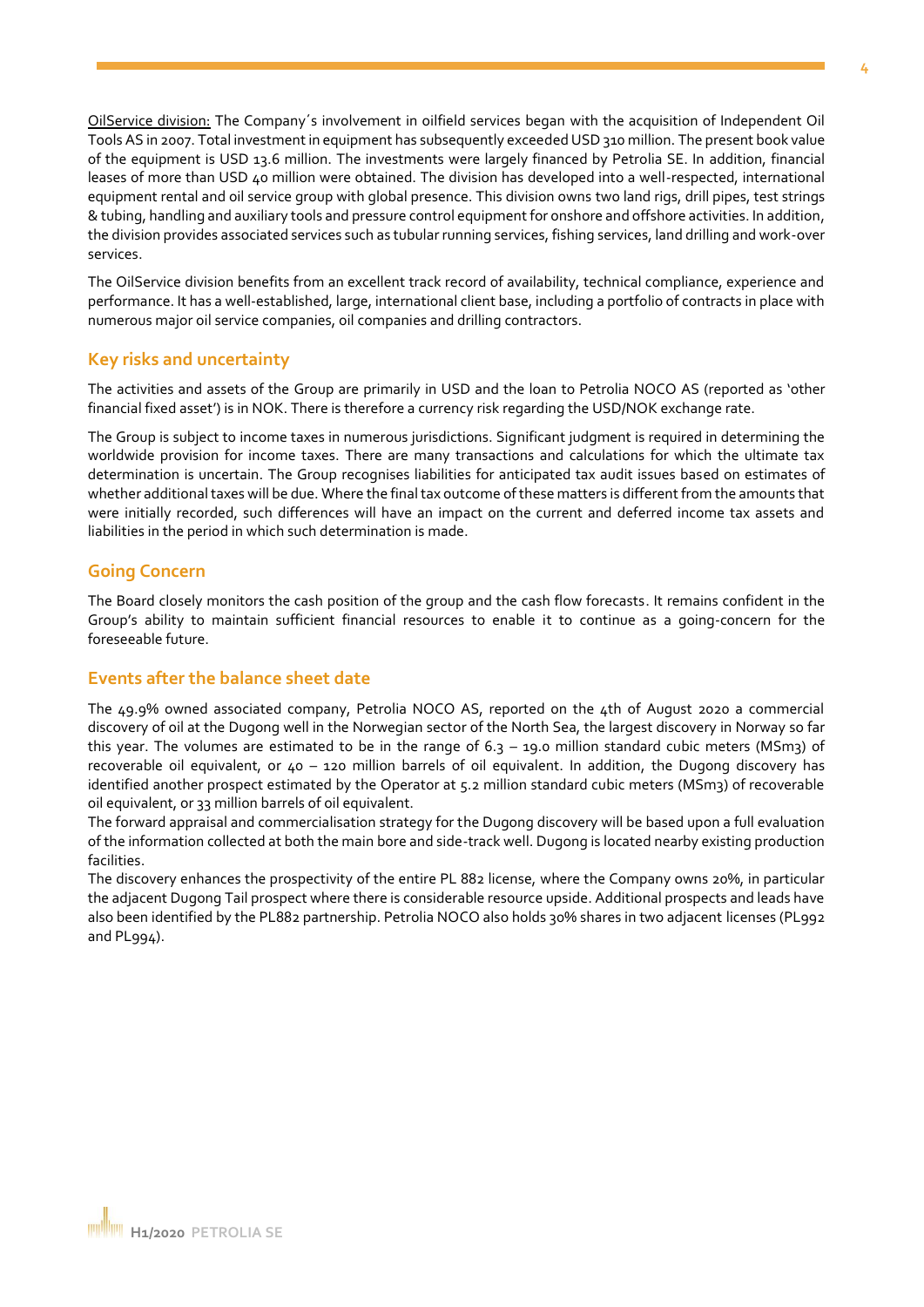## **Responsibility statement**

## STATEMENT OF MEMBERS OF THE BOARD OF DIRECTORS AND OTHER RESPONSIBLE PERSONS OF THE COMPANY FOR THE INTERIM CONDENSED FINANCIAL STATEMENTS.

In accordance with Article 10, sections (3) (c) and (7) of the Cyprus Transparency Requirements (Securities for Trading on Regulated Market) Law of 2007 ("Law"), we the members of the Board of Directors and the other responsible persons for the drafting of the condensed consolidated interim financial statements of Petrolia SE for the period 1 January to 30 June 2020, confirm that, to the best of our knowledge:

- (a) The condensed consolidated interim financial statements for the period 1 January to 30 June 2020 that are presented on pages 6 to 10:
	- (i) were prepared in accordance with the International Financial Reporting Standards IAS 34 "Interim Financial Reporting", as adopted by the European Union, and in accordance with the provisions of Article 10, section (4), of the Law; and
	- (ii) give a true and fair view of the assets and liabilities, the financial position and the profit or losses of Petrolia SE; and
- (b) The Interim Management Report gives a fair review of the information required by Article 10, section 6 of the Law.

## **Board of Directors, Petrolia SE, Limassol, Cyprus 27 August 2020**

Berge Gerdt Larsen George Hadjineophytou Chairman of the Board Vice Chairman

Sjur Storaas Polycarpos Protopapas Polycarpos Protopapas Polycarpos Protopapas Board Member **Board Member** Board Member Managing Director

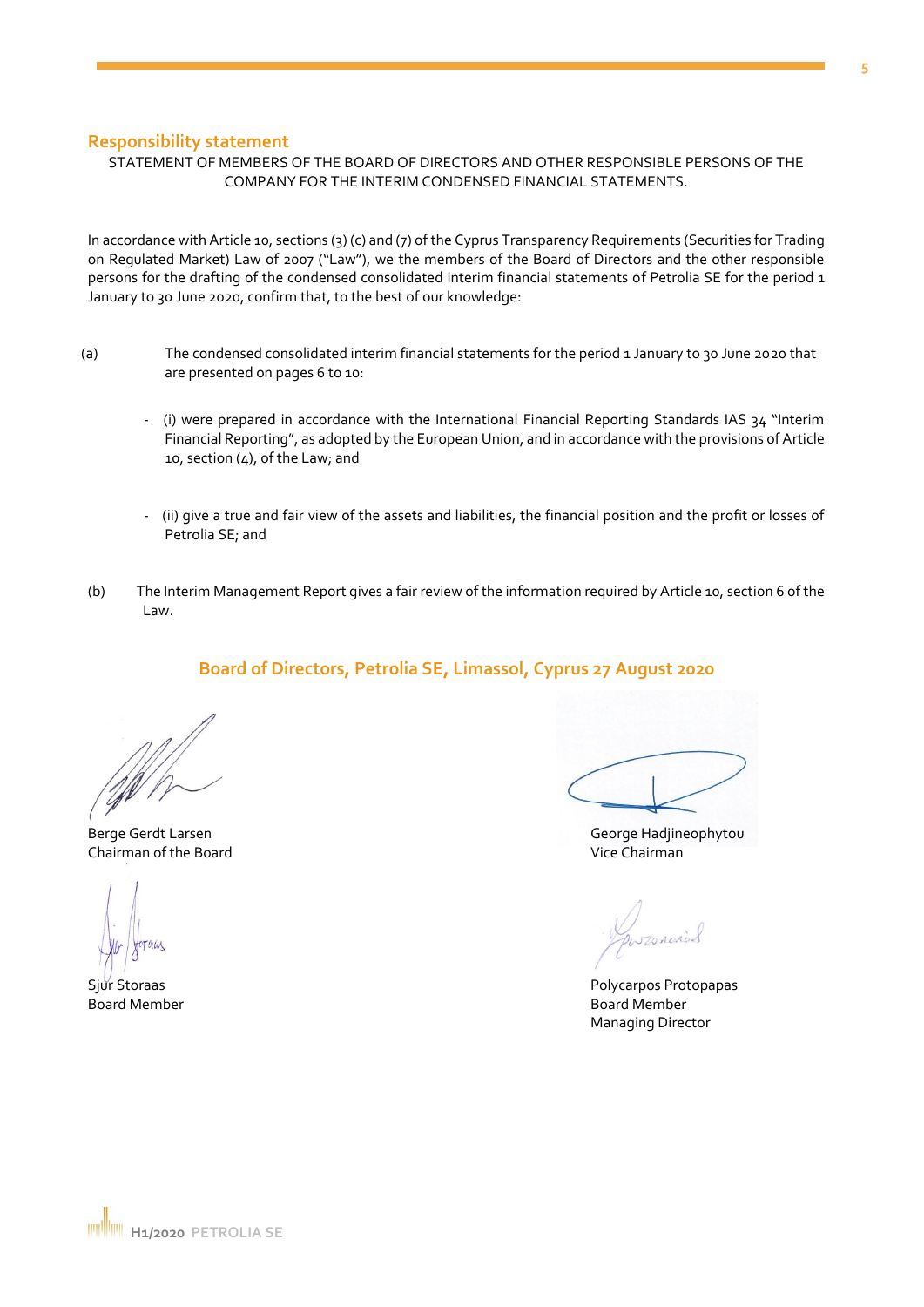## **Financial report first half-year 2020 – preliminary**

## **Consolidated Statement of Comprehensive Income**

All figures in USD (1,000)

|                                                  | H <sub>1</sub> 2020 | H <sub>1</sub> 2019 |
|--------------------------------------------------|---------------------|---------------------|
| Operating revenues                               | 22,334              | 30,446              |
| (Impairment) / reversal of current assets        | $-1.038$            | 118                 |
| Operating expenses                               | $-15.582$           | $-22,707$           |
| <b>EBITDA</b>                                    | 5.714               | 7,857               |
| Depreciation                                     | $-4,135$            | $-4,298$            |
| <b>Operating profit</b>                          | 1.579               | 3,559               |
| Loss from associated companies                   | $-728$              | $-743$              |
| Interest income                                  | 287                 | 219                 |
| Fair value through P&L                           | $-99$               | 50                  |
| Other financial income                           | $\Omega$            | 3                   |
| Interest cost                                    | $-391$              | -365                |
| Other financial cost                             | $-37$               | $-54$               |
| Currency loss                                    | $-2.926$            | $\Omega$            |
| (Loss)/profit before income tax                  | $-2.315$            | 2,669               |
| Tax on result                                    | $-571$              | -489                |
| (Loss)/profit for the period                     | $-2,886$            | 2,180               |
|                                                  |                     |                     |
| Other comprehensive income                       |                     |                     |
| Currency translation differences                 | 820                 | 572                 |
| Total other comprehensive income                 | 820                 | 572                 |
| Total comprehensive (loss)/income for the period | $-2,066$            | 2,752               |
|                                                  |                     |                     |
| Number of shares                                 | 59,133,786          | 59,133,786          |
| (Loss)/earnings per share, basic in USD          | $-0.05$             | 0.03                |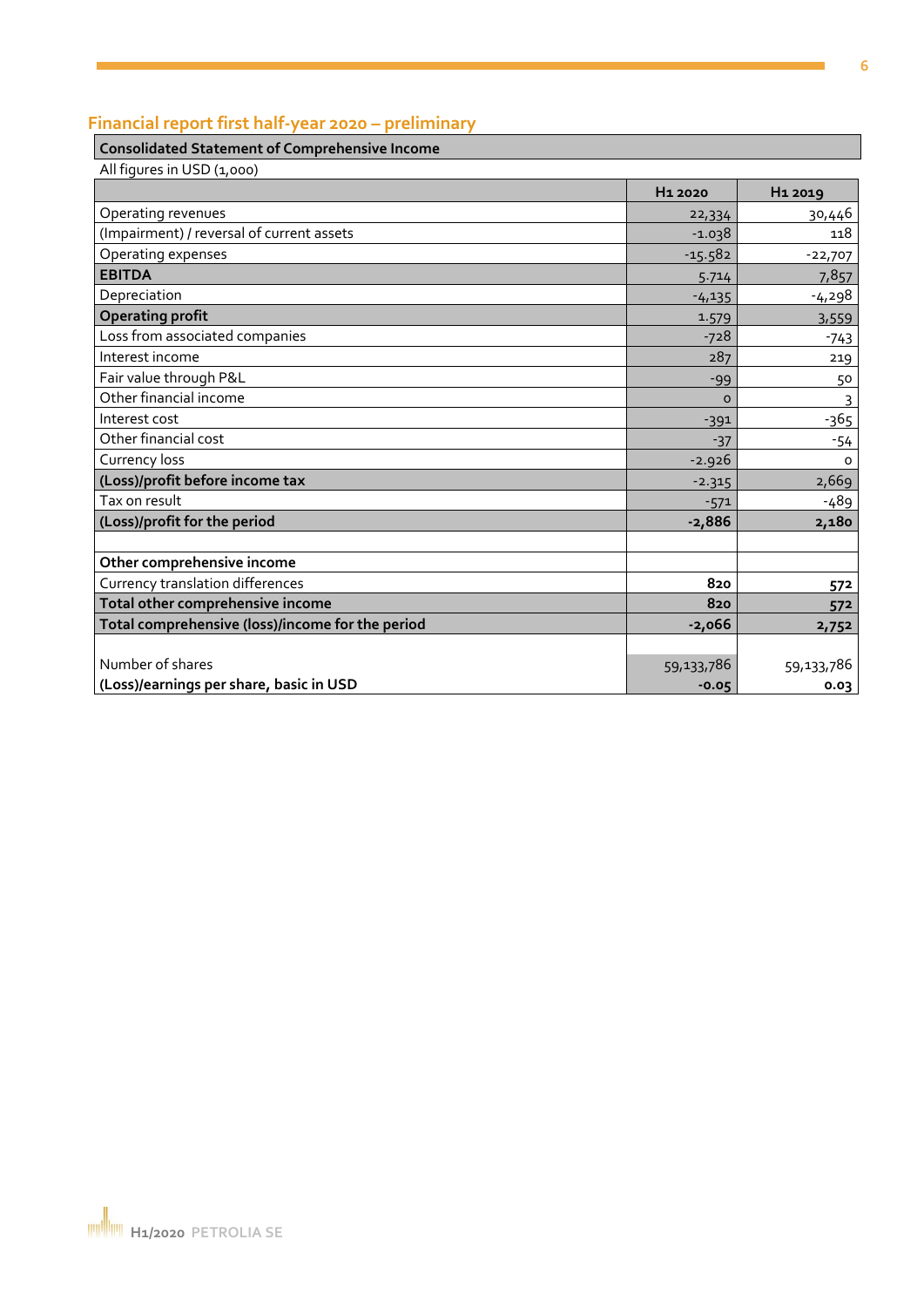## **Condensed Consolidated Statement of Financial Position**

All figures in USD (1,000)

|                                                    |            | Audited    |
|----------------------------------------------------|------------|------------|
| <b>Assets</b>                                      | 30.06.2020 | 31.12.2019 |
| Deferred tax assets                                | 717        | 709        |
| Right of use assets                                | 8,964      | 9,330      |
| OilService and other equipment                     | 13,635     | 14,348     |
| Land rigs                                          | 2,315      | 2,728      |
| Land and buildings                                 | 3,350      | 3,444      |
| Investments in associates                          | 968        | 1,588      |
| Other financial fixed assets                       | 9,723      | 10,791     |
| Restricted cash                                    | 27         | 27         |
| <b>Total non-current assets</b>                    | 39,699     | 42,965     |
| Inventory                                          | 2,089      | 1,475      |
| Accounts receivable                                | 11,768     | 15,816     |
| Other current assets                               | 2,228      | 3,043      |
| Financial asset at fair value through P&L          | 81         | 180        |
| Free cash                                          | 11,537     | 7,653      |
| Restricted cash                                    | 92         | 150        |
| <b>Total current assets</b>                        | 27,795     | 28,317     |
| <b>Total assets</b>                                | 67,494     | 71,282     |
|                                                    |            |            |
| <b>Equity and liabilities</b>                      |            |            |
| Share capital                                      | 5,913      | 5,913      |
| Other equity                                       | 31,293     | 33,417     |
| Majority interest                                  | 37,206     | 39,330     |
| Minority interest                                  | 2,124      | 2,066      |
| <b>Total equity</b>                                | 39,330     | 41,396     |
| Bond loan                                          | 4,620      | 4,620      |
| Other long-term liabilities                        | 6,620      | 6,700      |
| <b>Total non-current liabilities</b>               | 11,240     | 11,320     |
| Short-term portion of non-current liabilities      | 2,646      | 2,549      |
| Accounts payable                                   | 6,857      | 8,337      |
| <b>Bank overdraft</b>                              | 167        | 68         |
| Other current liabilities                          | 7,254      | 7,612      |
| <b>Total current liabilities</b>                   | 16,924     | 18,566     |
| <b>Total liabilities</b>                           | 28,164     | 29,886     |
| <b>Total equity and liabilities</b>                | 67,494     | 71,282     |
| Total book equity per share (end of period shares) | 0.67       | 0.70       |
| Equity (total) ratio                               | 58.3%      | 58.1%      |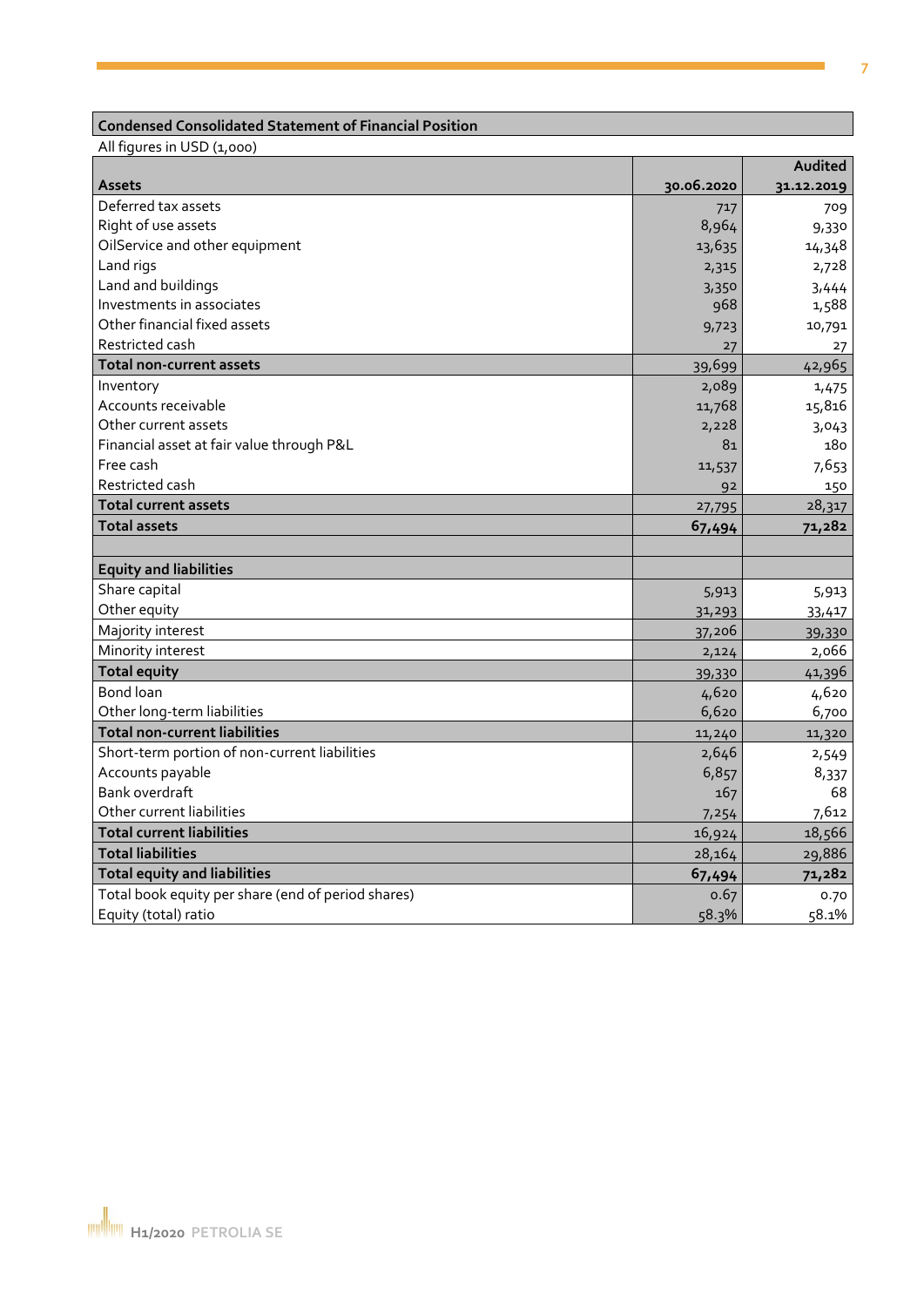## **Condensed Consolidated Statement of changes in Equity**

All figures in USD (1,000)

|                                                  | H <sub>1</sub> 2020 | H <sub>1</sub> 2019 |
|--------------------------------------------------|---------------------|---------------------|
|                                                  |                     |                     |
| Equity period start 01.01                        | 41,386              | 41,316              |
| Total comprehensive (loss)/income for the period | $-2,066$            | 2,752               |
| Total change of equity in the period             | $-2,066$            | 2,752               |
|                                                  |                     |                     |
| Equity at period end                             | 39,330              | 44,068              |

## **Condensed Consolidated Cash Flow Statement** All figures in USD (1,000)

| Net cash flow from operating activities<br>Net cash flow from investing activities<br>Net cash flow from financing activities | 6,531<br>$-1,219$<br>$-1,244$ | 4,542<br>$-6,116$<br>$-945$ |
|-------------------------------------------------------------------------------------------------------------------------------|-------------------------------|-----------------------------|
| Net change in cash and cash equivalents                                                                                       | 4,068                         | $-2,519$                    |
| Free cash and cash equivalents at beginning of period                                                                         | 7,653                         | 9,650                       |
| Exchange loss on cash and cash equivalents                                                                                    | $-184$                        | $-47$                       |
| Free cash and cash equivalents at period end                                                                                  | 11,537                        | 7,083                       |

## **Notes to the unaudited condensed consolidated figures:**

## Note 1 Applied accounting principles

The half-year report is prepared according to the International Financial Reporting Standards (IFRS as adopted by the EU) and the appurtenant standard for quarterly reporting (IAS 34). The half-yearly accounts are based on the current IFRS standards and interpretations and were approved by the Board on 27 August 2020.

The half-year report is prepared according to the same principles as the most recent annual financial statements, but does not include all the information and disclosures required in the annual financial statements. Consequently, this report should be read in conjunction with the latest annual report for the Company (2019). Changes in standards and interpretations may result in other figures.

The same accounting principles and methods for calculation, which were applied in the latest annual report (2019), have been applied in the preparation of this interim report. The Company's accounting principles are described in detail in its annual report for 2019 which is available on the Company's website [www.petrolia.eu.](http://www.petrolia.eu/)

The consolidated accounts are based on historical cost, with the exception of items required to be reported at fair value.

**H1 2020 H1 2019**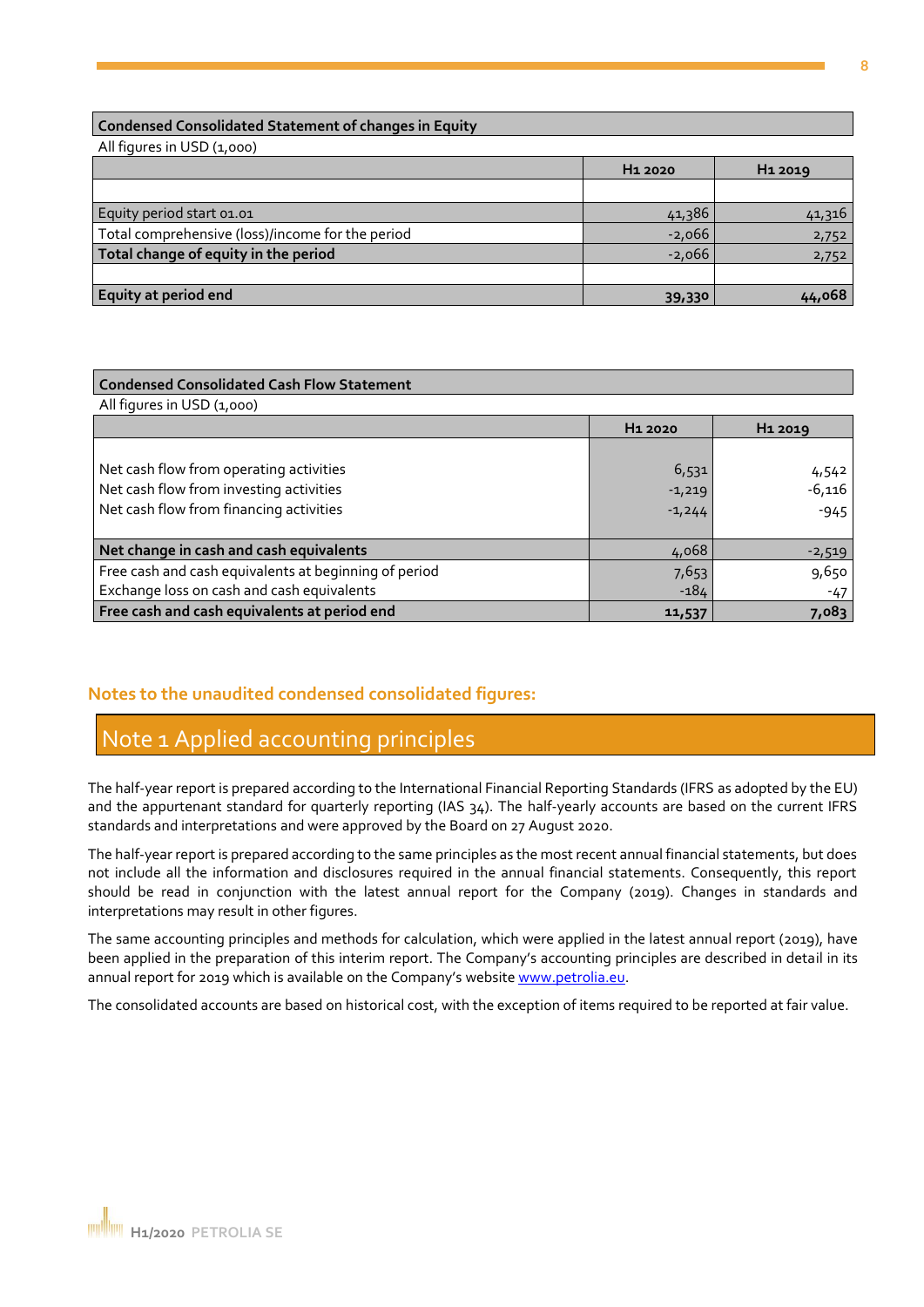## Note 2 Tangible fixed assets

The table below outlines the development of tangible fixed assets as of 30 June 2020:

|                                                                             | Drilling- and<br>Other | <b>Right of</b><br><b>Use</b> | Land rigs | Land and<br>buildings | <b>Total</b> |
|-----------------------------------------------------------------------------|------------------------|-------------------------------|-----------|-----------------------|--------------|
| All figures in USD (1,000)                                                  | Equipment              | Assets                        |           |                       |              |
| Balance at 1 January 2020                                                   | 14,348                 | 9,330                         | 2,728     | 3,444                 | 29,850       |
| Acquisition cost at 1 January 2020                                          | 288,774                | 18,939                        | 14,271    | 4,142                 | 326,126      |
| Purchased tangibles in 2020                                                 | 1,515                  | 1,740                         | Ω         | ი                     | 3,255        |
| Disposal in 2020                                                            | $-255$                 | $-131$                        | Ω         | O                     | -386         |
| <b>Translation differences</b>                                              | 150                    | $-762$                        | o         | $-13$                 | $-625$       |
| Acquisition cost at 30 June 2020                                            | 290,184                | 19,786                        | 14,271    | 4,129                 | 328,370      |
| Balance depreciation at 1 January 2020                                      | $-247,777$             | $-9,591$                      | $-3,887$  | -639                  | $-261,894$   |
| Balance impairment at 1 January 2020                                        | $-26,649$              | -18                           | $-7,656$  | -59                   | $-34,382$    |
| Depreciation in 2020                                                        | $-2,343$               | $-1,299$                      | $-413$    | -81                   | $-4,136$     |
| Disposal of depreciation in 2020                                            | 220                    | 86                            | $\Omega$  | $\Omega$              | 306          |
| Depreciation/impairment as at 30 June 2020                                  | -276,549               | $-10,882$                     | -11,956   | $-779$                | $-300,106$   |
| <b>Carrying amount:</b><br>Balance at 30 June 2020<br><b>Residual value</b> | 13,635                 | 8,964                         | 2,315     | 3,350                 | 28,264       |

## Note 3 Investments in associates

| All figures in USD (1,000)<br>Investments in associates | Petrolia NOCO AS | <b>CO<sub>2</sub> Management AS</b> | Total  |
|---------------------------------------------------------|------------------|-------------------------------------|--------|
| Shareholding                                            | 49.9%            | 40.0%                               |        |
| <b>Business address</b>                                 | Bergen, Norway   | Bergen, Norway                      |        |
| Balance 1 January 2020                                  | 1,544            | 44                                  | 1,588  |
| <b>Investments</b>                                      | 0                | 100                                 | 100    |
| Share of result                                         | $-705$           | $-15$                               | $-720$ |
| Balance at 30 June 2020                                 | 839              | 129                                 | 968    |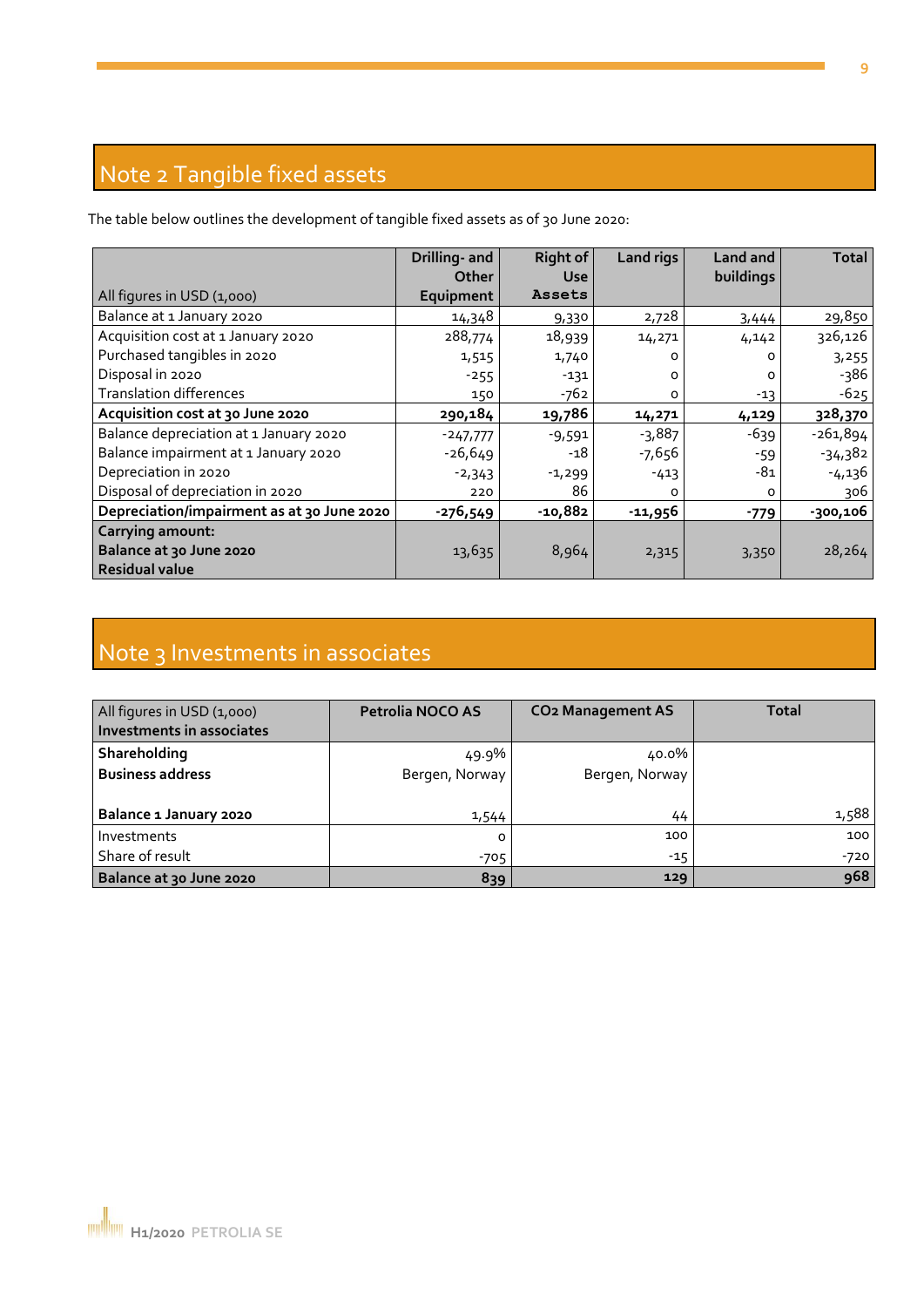## Note 4 Segment Information

|                       | <b>YTD 2020</b> |                 |              | YTD 2019 |        |                 |              |        |
|-----------------------|-----------------|-----------------|--------------|----------|--------|-----------------|--------------|--------|
|                       | Rental          | <b>Services</b> | <b>Sales</b> | Total    | Rental | <b>Services</b> | <b>Sales</b> | Total  |
| Norway                | 5,057           | 1,429           | 478          | 6,964    | 3,963  | 488             | 332          | 4,783  |
| Europe outside Norway | 2,070           | 1,158           | 4,538        | 7,766    | 2,603  | 1,763           | 4,461        | 8,827  |
| Asia and Australia    | 3,392           | 3,086           | 1,126        | 7,604    | 5,313  | 8,224           | 1,998        | 15,535 |
| Other countries       |                 |                 |              |          | 627    | 478             | 196          | 1,301  |
| Total                 | 10,519          | 5,673           | 6,142        | 22,334   | 12,506 | 10,953          | 6,987        | 30,446 |

## **Oil & Gas**

Petrolia NOCO now holds nine licences on the NCS.

## **OilService**

In the first half-year of 2020, the OilService division has seen reduced activity following the decreased oil price levels.

## Note 5 Legal disputes

There are no legal disputes.

## Note 6 Events after the balance sheet date

The 49.9% owned associated company, Petrolia NOCO AS, reported on the 4th of August 2020 a commercial discovery of oil at the Dugong well in the Norwegian sector of the North Sea, the largest discovery in Norway so far this year. The volumes are estimated to be in the range of 6.3 – 19.0 million standard cubic meters (MSm3) of recoverable oil equivalent, or 40 – 120 million barrels of oil equivalent. In addition, the Dugong discovery has identified another prospect estimated by the Operator at 5.2 million standard cubic meters (MSm3) of recoverable oil equivalent, or 33 million barrels of oil equivalent.

The forward appraisal and commercialisation strategy for the Dugong discovery will be based upon a full evaluation of the information collected at both the main bore and side-track well. Dugong is located nearby existing production facilities.

The discovery enhances the prospectivity of the entire PL 882 license, where the Company owns 20%, in particular the adjacent Dugong Tail prospect where there is considerable resource upside. Additional prospects and leads have also been identified by the PL882 partnership. Petrolia NOCO also holds 30% shares in two adjacent licenses (PL992 and PL994).